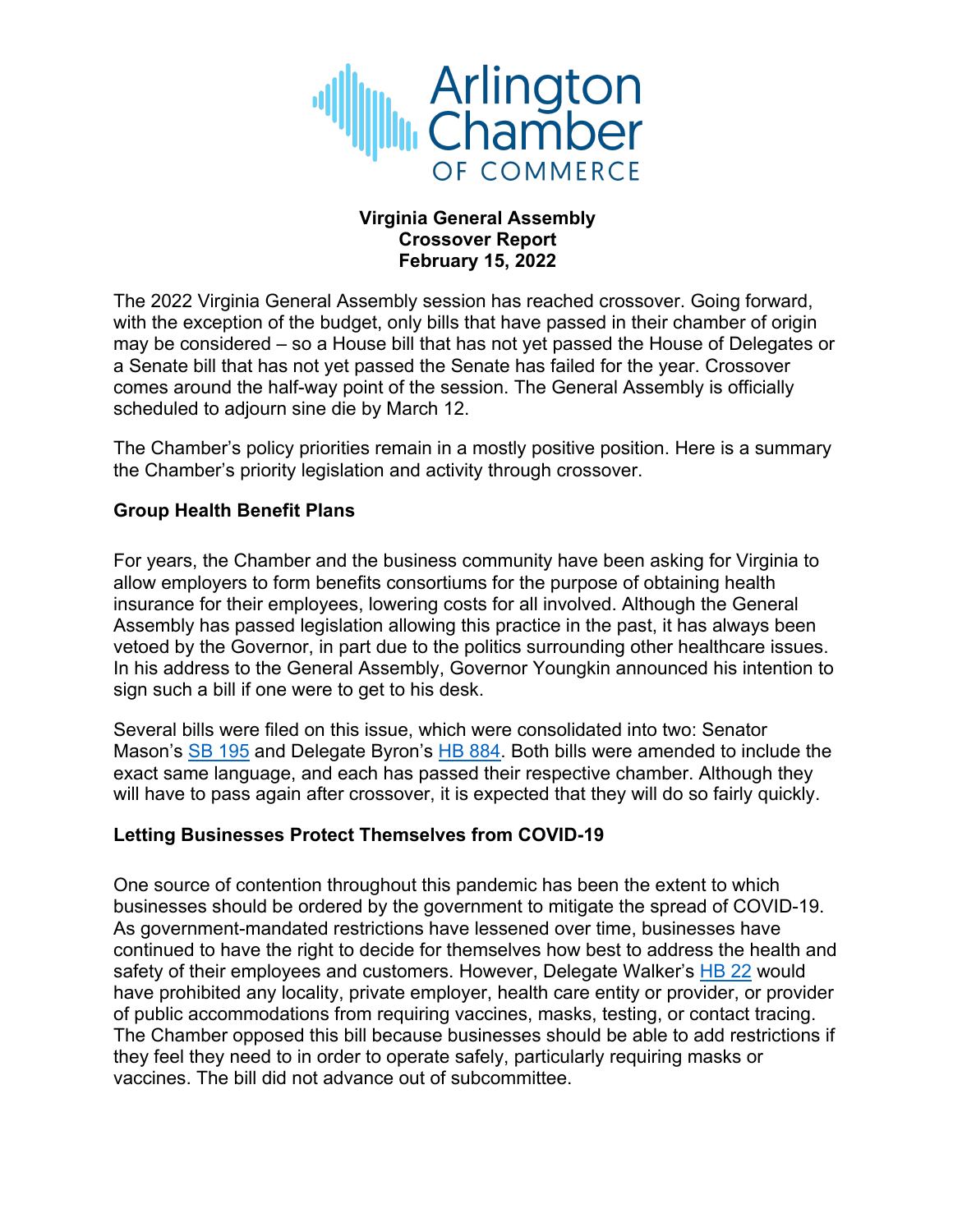### **Protecting Bars and Restaurants from Higher Insurance and Litigation Costs**

Some other states have what are called "dram shop" laws which can hold businesses liable for damages caused by inebriated patrons after drinking at their establishments. Delegate Runion's HB 984, Senator Hanger's SB 230, and Senator Obenshain's SB 555 would have brought some version of that to Virginia, making bars and restaurants liable for drunk drivers who were sold alcohol by these establishments while visibly intoxicated. These bills were all scaled back to apply only to underage people, which is where they would actually have the least impact; establishments that negligently sell to underage people can already lose their ABC licenses entirely, giving more than enough incentive for them to be as careful as possible.

While these bills were well-intentioned, the Chamber opposed them because with the pandemic still devastating bars and restaurants, the last thing they need is increased insurance and litigation costs that would fail to better protect the public from harm. We certainly oppose drunk driving and underage drinking, but these bills would have done nothing to reduce either, while significantly increasing costs. SB 230 and SB 555 were voted down in the Senate Judiciary Committee while HB 984 failed to advance from a House Courts of Justice subcommittee.

#### **Stopping New Burdens on Business**

Senator Surovell's SB 231 would have diverted money from the Northern Virginia Transportation Authority that would otherwise go to roads and transit, and divert it to bike and pedestrian improvements. After receiving complaints about this loss of funding, Senator Surovell brought forward an amendment that would have allowed localities to raise their Commercial and Industrial tax to double the current rate in order to fund bike and pedestrian improvements. We strongly opposed this amendment, as Arlington already imposes their C&I tax at the maximum allowed by Virginia. Senator Surovell eventually withdrew his amendment and filed another one converting his bill to a study on bike and pedestrian funding. This amended version of the bill has passed the Senate unanimously.

Senator Ebbin's SB 655 would have required businesses to provide various information to employees upon their separation, including name, tax account number, the right to apply for unemployment, and the reason for separation. As an employment-at-will state, Virginia employers have never been required to provide a reason for the separation of an employee at the time it happens, and requiring them to do so would be a significant change. The Chamber opposed this bill, and Senator Ebbin worked with us to take out the problematic provisions. As amended, this bill simply requires the Virginia Employment Commission to come up with a plan for a pilot project, in which a small number of businesses would provide this information upon separation. It is important to note that this only requires the plan for the pilot project, with the project itself being set up through legislation in a future session. If the bill passes, we will be watching that process closely, and opposing any effort to make this pilot project compulsory. SB 655 has passed the Senate.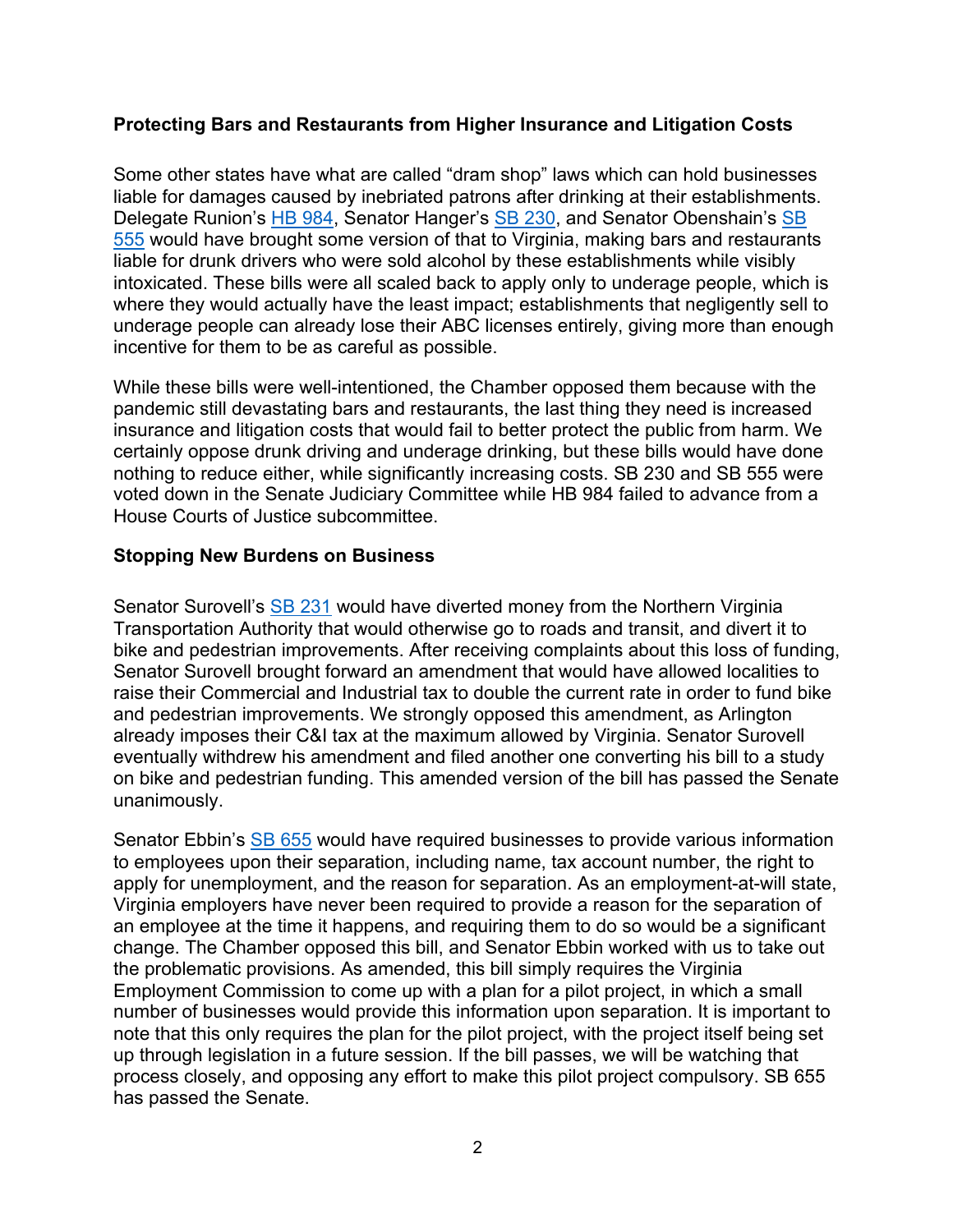# **Energy and Environment**

The Chamber supports promoting new energy technologies and improving energy efficiency without imposing new mandates on business. That is why we support Delegate O'Quinn's HB 558 and Senator Surovell's SB 565. These bills allow natural gas utilities to invest in biogas infrastructure, enhanced leak detection and repairs, reduce methane emissions, and enhance energy efficiency. Both bills have passed their respective chambers and will have to be reconciled with each other after crossover.

# **Extending Land Use Approvals Through the COVID-19 Pandemic**

When the COVID-19 pandemic first hit back in 2020, the Chamber supported legislation to extend a number of land use approvals for two more years, from July 1, 2020 to July 1, 2022. At the time, most believed that two years would be more than enough to get everyone through the crisis, and that everyone would have resumed normal operations within two years. But with the Omicron variant and its associated disruptions, a great deal of processing in local governments has been delayed. For that reason, the Chamber supports Delegate Marshall's HB 272 and Senator Lewis's SB 501. These bills extend the deadline one year further to July 1, 2023, to help get through the challenges many have faced these past few months. Both bills have passed their respective houses in the same form, and should pass again fairly quickly after crossover.

#### **Business and Labor Relations**

Delegate Clark introduced HB 1220 to repeal Virginia's Right to Work law. The Chamber has maintained a longstanding opposition to repealing Right to Work. After significant questioning and testimony in subcommittee, Delegate Clark asked to strike his own bill from the docket, defeating it for this year. This means that Virginia's Right to Work law survives again.

# **Grocery Tax**

Governor Youngkin campaigned on a pledge to try to repeal Virginia's sales tax on groceries, setting up a major push by supporters of repeal in this year's session. Delegate McNamara's HB 90 fully exempts food purchased for human consumption and essential personal hygiene products from all state, regional, and local sales taxes. Senator Boysko's SB 451 would exempt these items from 1% tax that the state collects and the 0.5% tax that goes directly to fund transportation. However, it would not exempt them from the 1% local option tax that goes to localities. Both bills have passed their respective chambers and will have to be reconciled after crossover.

It is likely that these negotiations will become a part of broader negotiations between the two chambers over the budget. While tax relief is a good thing for many people, these bills would reduce the money available for transportation funding. Virginia is expecting significant funds from the federal government for transportation, which could make up for these losses, but the long-term impacts are less clear. Although this is not priority